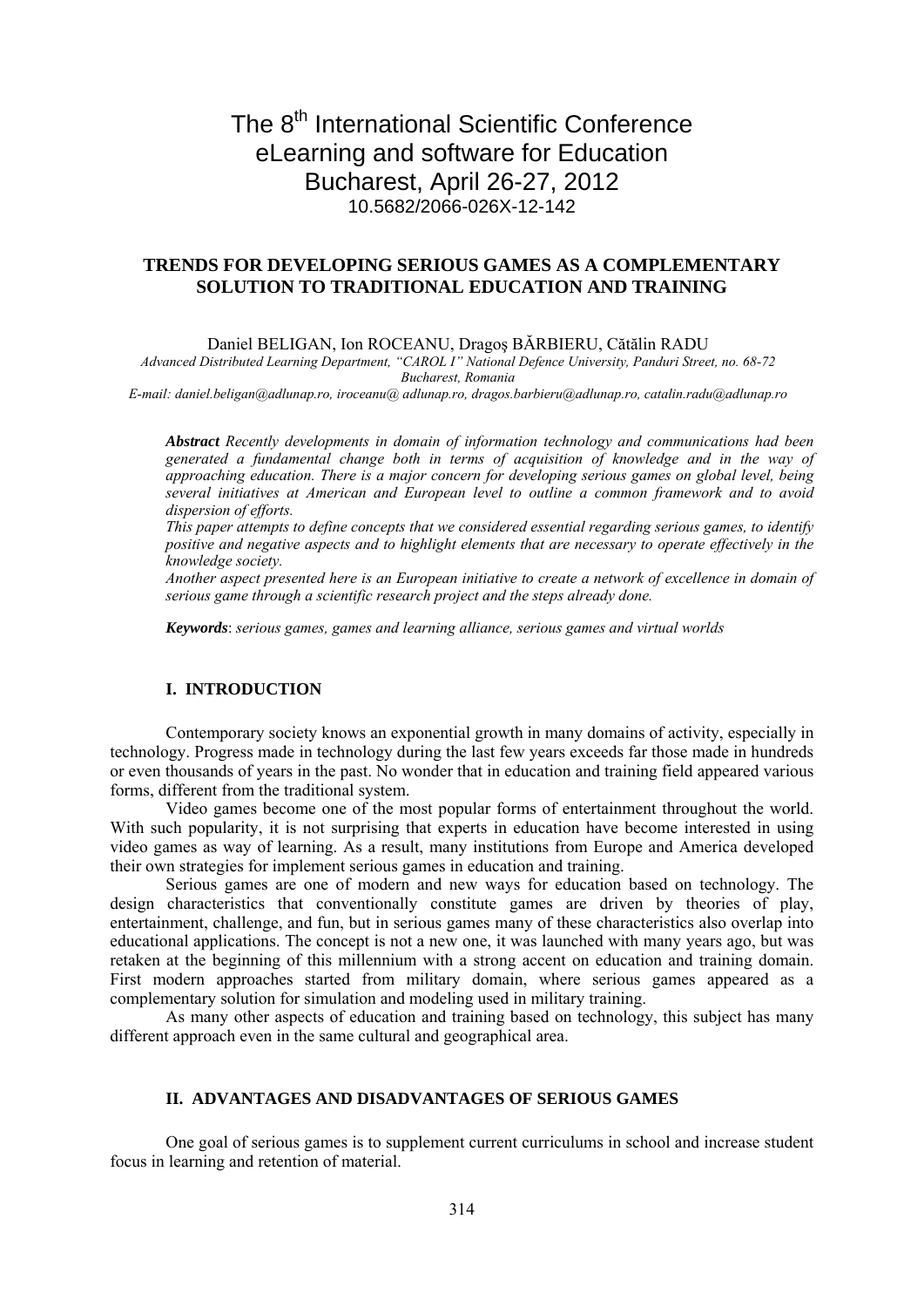The most important advantage is that games allow learners to experience situations that are impossible in the real world for reasons of safety, cost or time.

It is important to keep in mind that is a difference between games and serious games for education. This distinction is important when we take in consideration the advantages and disadvantages of using them. They have both positive and negative effects on the human brain. In the following table are shown a few from serious games positive and negative aspects, and hence why there are advantages to using serious games:

| <b>Positive aspects</b>                                                                                                                                                                                                                                                                     | <b>Negative aspects</b>                                                             |
|---------------------------------------------------------------------------------------------------------------------------------------------------------------------------------------------------------------------------------------------------------------------------------------------|-------------------------------------------------------------------------------------|
| - It is power tool for acquiring knowledge,<br>training skills and changing behavior<br>- attractiveness<br>- speeding up reaction times<br>$-$ improving visio-motor coordination<br>- improve ability to reason and solve new<br>problems independently of previous acquired<br>knowledge | - personality could changes towards aggression<br>- the users could become addicted |
| $-$ can improve peripheral vision, way finding<br>skills, hand-eye coordination and mental rotation                                                                                                                                                                                         |                                                                                     |
|                                                                                                                                                                                                                                                                                             |                                                                                     |

To achieve an outcome, there are usually a number of types of skills and knowledge that need to be developed. The positive aspects of serious games show very clear that they could be used for improve a specific set of skill, depending of the final educational aim. From table maybe somebody can conclude that violence is a risk which can outbalance the positive aspects of serious games. But do not forget that not all serious games necessarily include violence.

# **III. TRENDS FOR DEVELOPING SERIOUS GAMES**

## **3.1.** In USA

USA is very advanced in this domain, especially for using serious games in life long learning, but also they have in attention pedagogical aspects regarding games for children. In a report developed by the U.S. Department of Defense in collaboration with researchers from Indiana University and Florida State University, called Massive Multiplayer Online Gaming: A Research Framework for Military Training and Education, are clearly underlined the interest in this domain: "*with this focus on emerging technologies, the military is clearly interested in exploring the use of online collaborative games to train staff on the modern day intricacies of combat and noncombat operations"*. In fact, in USA started this new trend in education, with the setting up of Serious Games Initiative, in 2002.

 In our times, an instrument used by American army for training military personal is so called Virtual Cultural Awareness Trainer (VCAT). VCAT is web–based, game-based training application that teaches cultural awareness using simulated missions. This instrument helps learners to develop operational cultural knowledge and acquire cultural skill in a fun and easy learning way. Trainees receive an automatically tailored program of instruction, according to their country area of responsibility, mission and mission responsibilities such as civil affairs operation and predeployment site surveys.

Another important thing have to be mentioned here is that ADL Intiative, the most important institution in domain of Advanced Distributed Learning started to use a tool named Unity-SCORM Integration Toolkit. Three are in the entire world many game engines. Why is so interesting and special this one? Because the toolkit allows content developers to use simulations built in Unity to be imported, launched and tracked in any Learning Management Systems which is compatible with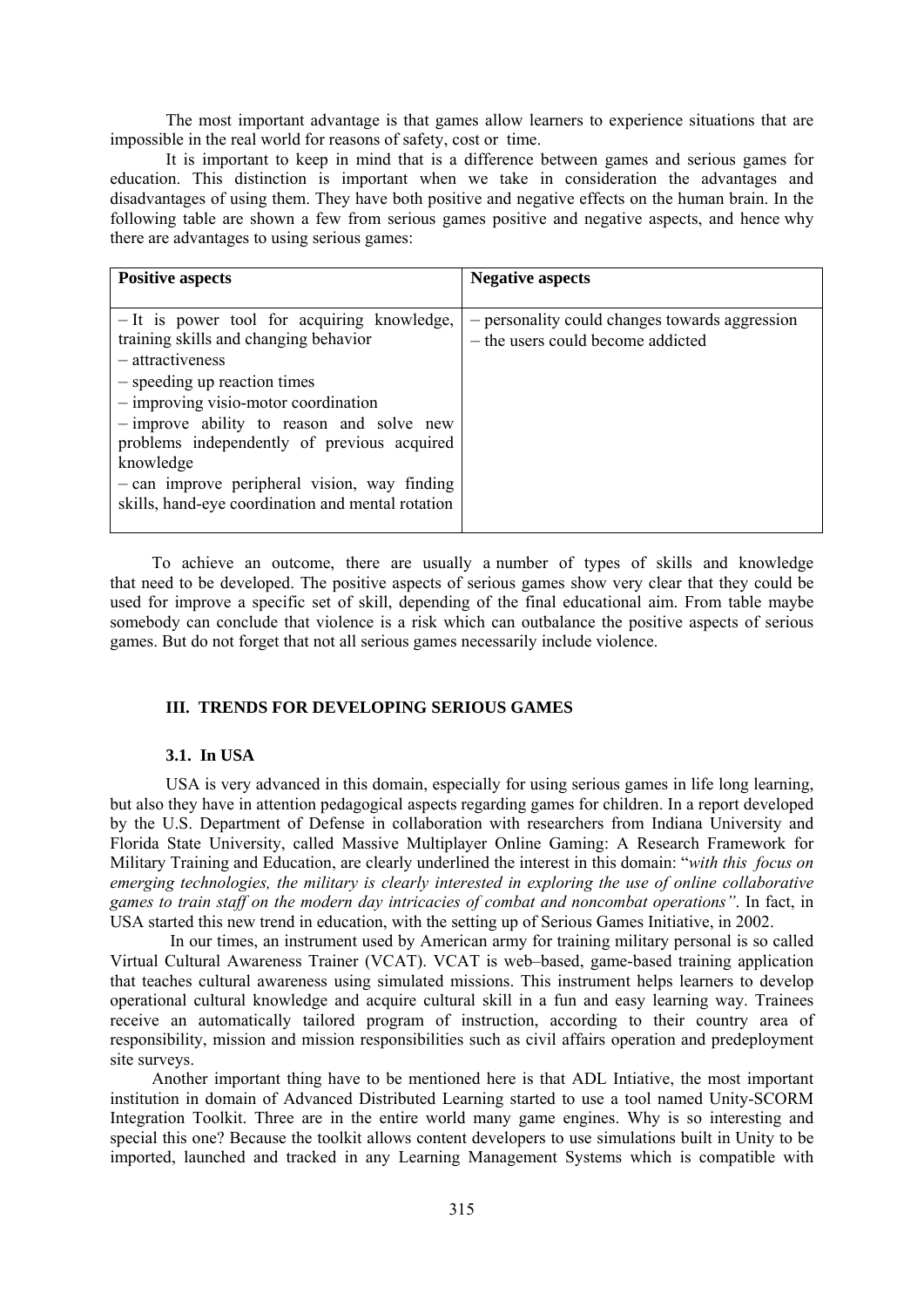SCORM standard. Unity allows you to build rich 3D games with animated characters, sizzling graphics and immersive physics.

## **3.2.** In Europe

Until 2010, in Europe was not a coherent and consistent approach for developing serious games. It was fragmented at national or excellence pole level. For this reason a coordinated initiative was necessary. This initiative was materialized in a huge and ambitious project in the FP 7 framework, which started in 2010. The Games and Learning project is awarded under the call objective Technology-Enhanced Learning.

# **Games and Learning Alliance (GaLA) project vision**

The need for GaLA project comes from the phenomenon of fragmentation of activities undertaken by all participants in developing the concept of Serious Games (SG), from European Union countries. The network of excellence realized through the project cover 31 universities, public institution and companies from Europe, the task leader role being assumed by University of Genoa.

## **Objectives:**

The main objectives of GaLA network of excellence is to shape a scientific community and to build a European Virtual Research Centre aimed to gathering, integrating, harmonizing and coordinating research on Serious Games and disseminating knowledge, best practice and tools as a reference point at an international level.

From these objectives results major axes for GaLA activities:

- research integration and harmonization;
- joint research activities;
- spreading of excellence in domain of Serious Games.

## **Potential users:**

- universities;
- research institutes;
- schools;
- local and interest communities;
- companies;
- military institutions.

#### **Steps already done**

The project entered in the second year. The activities carried out by GaLA in the first year have been aimed at integrating the knowledge and data on serious games that are currently spread across various disciplines and business. The first year objectives mainly consist in the set-up of the relationships and of the infrastructure needed to achieve the long-term and high-level goals. According with this aim and in order to establish a common background among partners, so that they become aware of all issues related to the whole serious games life-cycle (from requirements and design to marketing, deployment and assessment), sharing knowledge, methodologies and tools, was organized a competence alignment school on serious games. Since education and training is the real objective of the GaLA project, a strong focus will be on the pedagogy. As a result were realized a common taxonomy and evaluation metrics on serious games research topics.

Another task for first year was the establishment of a set of observables for assessing the advancement of the network of excellence and of the overall serious games research area in terms of quality assurance mechanisms. Also in this year was the start of the multidisciplinary, area-specific and application Special Interest Group activities (e.g. game mechanics, Artificial intelligence, psychology, Human-Computer Interaction, Neuroscience).

One of the first year achievements was the release of GaLA website. Realized with the scope to provide all necessary information about project and also as a tool for consortium member, the website has a public area and a private one (Figure 1). The site is thought of as one the main means of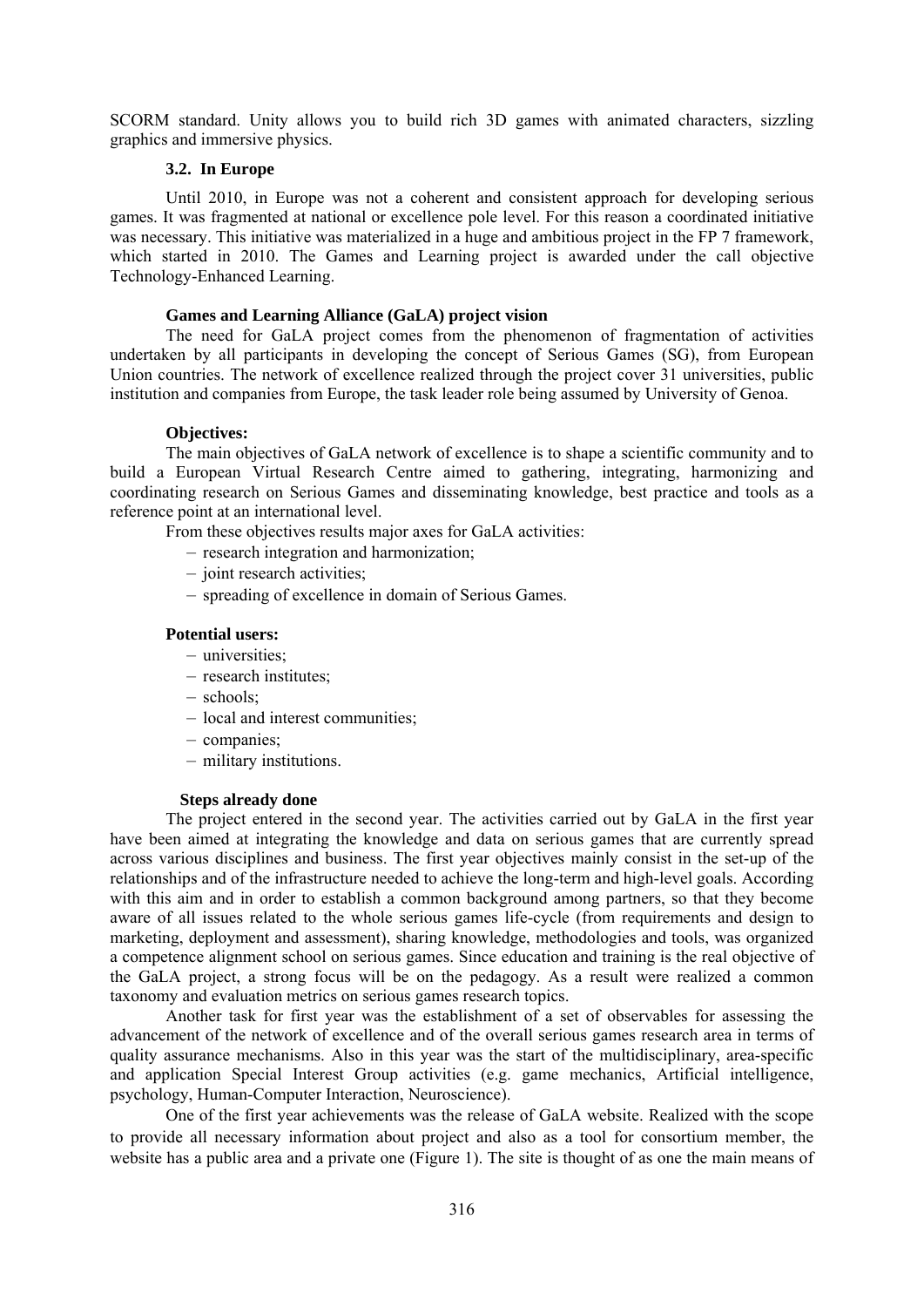dissemination. In the public area there are information about project, about partners and it provides continuously updated news and external feeds about calls for papers, conferences and events. In the private area, the project coordinator and partners have the possibility to share project-related documents and they can manage work packages and tasks, realize collaborative work in writing reports, papers and deliverables. Of course, here is a restricted access area. After the login in the private area, a GALA user can access the specific set of features from the main menu under the Private Area sub-menu:

- project management
- mailing list
- events.

From the private section it is possible to access information about meetings and events, manage the user profile and go to the wiki and project management functionalities.



## **The GaLa project website: http://www.galanoe.eu**

**Figure 1** 

# **Perspectives**

Until the project finishing, in september 2014, are planned to be realized at least:

- a conference in domain of serious games, first edition being planed for October 2012:
- the constitution of the European Society on Serious Gaming;
- the start of shared Master Course on Serious Gaming from the first universities;
- the establishment of the common PhD course;
- the publication of high-quality scientific and didactic books covering SG research topics;
- scientific journals' special issues on SG;
- the start of the first European Serious Games Living Lab Network.